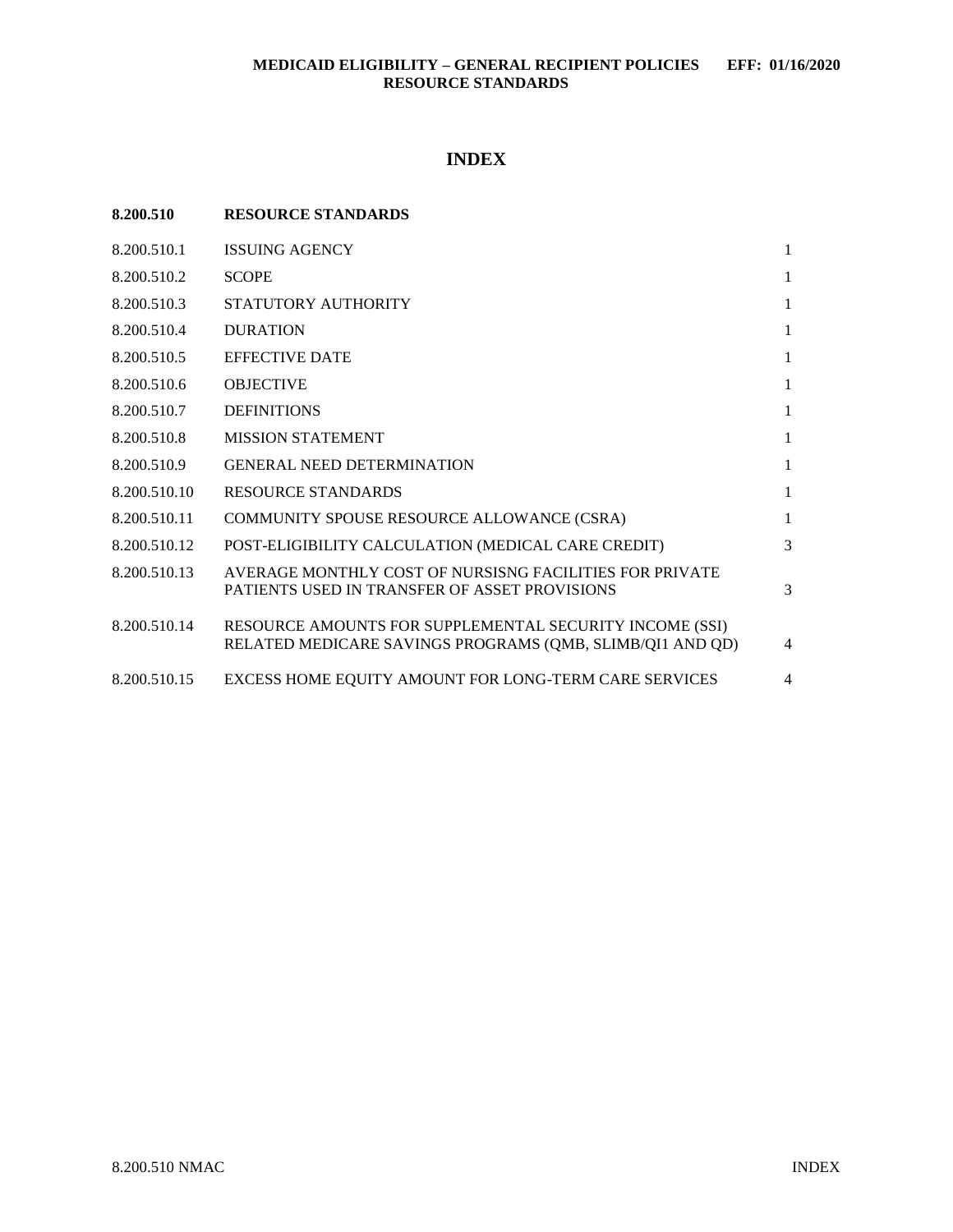## **TITLE 8 SOCIAL SERVICES CHAPTER 200 MEDICAID ELIGIBILITY - GENERAL RECIPIENT POLICIES PART 510 RESOURCE STANDARDS**

<span id="page-1-0"></span>**8.200.510.1 ISSUING AGENCY:** New Mexico Human Services Department (HSD). [8.200.510.1 NMAC - Rp, 8.200.510.1 NMAC, 7/1/2015]

<span id="page-1-1"></span>**8.200.510.2 SCOPE:** The rule applies to the general public. [8.200.510.2 NMAC - Rp, 8.200.510.2 NMAC, 7/1/2015]

<span id="page-1-2"></span>**8.200.510.3 STATUTORY AUTHORITY:** The New Mexico medicaid program and other health care programs are administered pursuant to regulations promulgated by the federal department of health and human services under Title XIX of the Social Security Act as amended or by state statute. See Section 27-1-12 et seq. NMSA 1978.

[8.200.510.3 NMAC - Rp, 8.200.510.3 NMAC, 7/1/2015]

<span id="page-1-3"></span>**8.200.510.4 DURATION:** Permanent. [8.200.510.4 NMAC - Rp, 8.200.510.4 NMAC, 7/1/2015]

<span id="page-1-4"></span>**8.200.510.5 EFFECTIVE DATE:** July 1, 2015, unless a later date is cited at the end of a section. [8.200.510.5 NMAC - Rp, 8.200.510.5 NMAC, 7/1/2015]

<span id="page-1-5"></span>**8.200.510.6 OBJECTIVE:** The objective of this rule is to provide specific instructions when determining eligibility for the medicaid program and other health care programs. Generally, applicable eligibility rules are detailed in the medical assistance division (MAD) eligibility policy manual, specifically 8.200.400 NMAC, *General Medicaid Eligibility*. Processes for establishing and maintaining MAD eligibility are detailed in the income support division (ISD) general provisions 8.100 NMAC, *General Provisions for Public Assistance Programs*. [8.200.510.6 NMAC - Rp, 8.200.510.6 NMAC, 7/1/2015]

<span id="page-1-6"></span>**8.200.510.7 DEFINITIONS: [RESERVED]**

<span id="page-1-7"></span>**8.200.510.8 MISSION STATEMENT:** To transform lives. Working with our partners, we design and deliver innovative, high quality health and human services that improve the security and promote independence for New Mexicans in their communities.

[8.200.510.8 NMAC - Rp, 8.200.510.8 NMAC, 7/1/2015; A/E, 3/1/2017; A/E, 1/16/2020]

<span id="page-1-8"></span>**8.200.510.9 GENERAL NEED DETERMINATION:** To be eligible for medical assistance division (MAD) benefits, an applicant or recipient must meet specific resource and income standards based on eligibility category. [8.200.510.9 NMAC - Rp, 8.200.510.9 NMAC, 7/1/2015]

<span id="page-1-9"></span>**8.200.510.10 RESOURCE STANDARDS:** For specific information on liquid, non-liquid and countable resources, resource exclusions, deemed resources, resource transfers or trusts see specific medical assistance programs (MAP) eligibility categories. Standards for community spouse resource allowance, medical care credit calculations and average cost for nursing facility care are included in this section. [8.200.510.10 NMAC - Rp, 8.200.510.10 NMAC, 7/1/2015]

<span id="page-1-10"></span>**8.200.510.11 COMMUNITY SPOUSE RESOURCE ALLOWANCE (CSRA):** The CSRA standard varies based on when the applicant or recipient become institutionalized for a continuous period. The CSRA remains constant even if it was calculated prior to submission of a formal MAP application. If institutionalization began:

**A.** Between September 30, 1989 and December 31, 1989, the state maximum CSRA is \$30,000 and the federal maximum CRSA is \$60,000.

**B.** On or after January 1, 1990, the state minimum is \$31,290 and the federal maximum CSRA is \$62,580.

**C.** On or after January 1, 1991, the state minimum is \$31,290 and the federal maximum CSRA is \$66,480.

**D.** On or before January 1, 1992, the state minimum is \$31,290 and the federal maximum CSRA is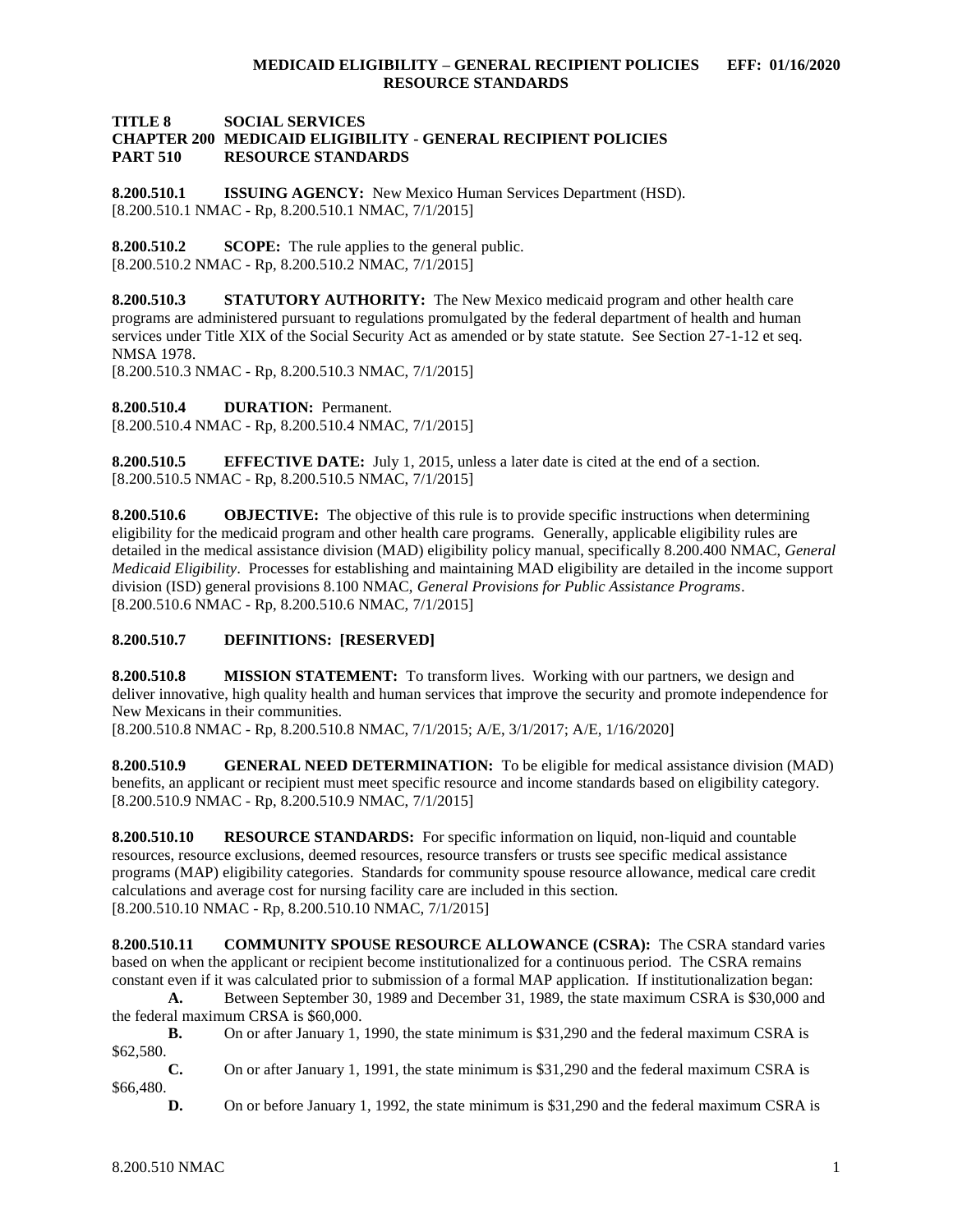# **MEDICAID ELIGIBILITY – GENERAL RECIPIENT POLICIES EFF: 01/16/2020 RESOURCE STANDARDS**

| \$68,700.                |                                                                                                          |
|--------------------------|----------------------------------------------------------------------------------------------------------|
| E.                       | On or after January 1, 1993, the state minimum is \$31,290 and the federal maximum CSRA is               |
| \$70,740.<br>F.          | On or after January 1, 1994, the state minimum is \$31,290 and the federal maximum CSRA is               |
| \$72,660.                |                                                                                                          |
| G.<br>\$74,820.          | On or after January 1, 1995, the state minimum is \$31,290 and the federal maximum CSRA is               |
| Н.<br>\$76,740.          | On or after January 1, 1996, the state minimum is \$31,290 and the federal maximum CSRA is               |
| I.<br>\$79,020.          | On or after January 1, 1997, the state minimum is \$31,290 and the federal maximum CSRA is               |
| J.                       | On or after January 1, 1998, the state minimum is \$31,290 and the federal maximum CSRA is               |
| \$80,760.<br>К.          | On or after January 1, 1999, the state minimum is \$31,290 and the federal maximum CSRA is               |
| \$81,960.<br>L.          | On or after January 1, 2000, the state minimum is \$31,290 and the federal maximum CSRA is               |
| \$84,120.<br>М.          | On or after January 1, 2001, the state minimum is \$31,290 and the federal maximum CSRA is               |
| \$87,000.<br>N.          | On or after January 1, 2002, the state minimum is \$31,290 and the federal maximum CSRA is               |
| \$89,280.<br>О.          | On or after January 1, 2003, the state minimum is \$31,290 and the federal maximum CSRA is               |
| \$90,660.<br><b>P.</b>   | On or after January 1, 2004, the state minimum is \$31,290 and the federal maximum CSRA is               |
| \$92,760.<br>Q.          | On or after January 1, 2005, the state minimum is \$31,290 and the federal maximum CSRA is               |
| \$95,100.<br>R.          | On or after January 1, 2006, the state minimum is \$31,290 and the federal maximum CSRA is               |
| \$99,540.<br>S.          | On or after January 1, 2007, the state minimum is \$31,290 and the federal maximum CSRA is               |
| \$101,640.<br>т.         | On or after January 1, 2008, the state minimum is \$31,290 and the federal maximum CSRA is               |
| \$104,400.               |                                                                                                          |
| U.<br>\$109,560.         | On or after January 1, 2009, the state minimum is \$31,290 and the federal maximum CSRA is               |
| V.<br>remains \$109,560. | On or after January 1, 2010, the state minimum is \$31,290 and the federal maximum CSRA                  |
| W.                       | On or after January 1, 2011, the state minimum is \$31,290 and the federal maximum CSRA                  |
| remains \$109,560.<br>X. | On or after January 1, 2012, the state minimum is \$31,290 and the federal maximum CSRA is               |
| \$113,640.               |                                                                                                          |
| Υ.<br>\$115,920.         | On or after January 1, 2013, the state minimum is \$31,290 and the federal maximum CSRA is               |
| Z.<br>\$117,240.         | On or after January 1, 2014, the state minimum is \$31,290 and the federal maximum CSRA is               |
| AA.<br>\$119,220.        | On or after January 1, 2015, the state minimum is \$31,290 and the federal maximum CSRA is               |
| BB.<br>\$119,220.        | On or after January 1, 2016, the state minimum is \$31,290 and the federal maximum CSRA is               |
| CC.                      | On or after January 1, 2017, the state minimum is \$31,290 and the federal maximum CSRA is               |
| \$120,900.<br>DD.        | On or after January 1, 2018, the state minimum is \$31,290 and the federal maximum CSRA is               |
| \$123,600.<br>EE.        | On or after January 1, 2019, the state minimum is \$31,290 and the federal maximum CSRA is               |
| \$126,420.               | [8.200.510.11 NMAC - Rp, 8.200.510.11 NMAC, 7/1/2015; A/E, 1/1/2016; A/E, 3/1/2017; A/E, 8/30/2018; A/E, |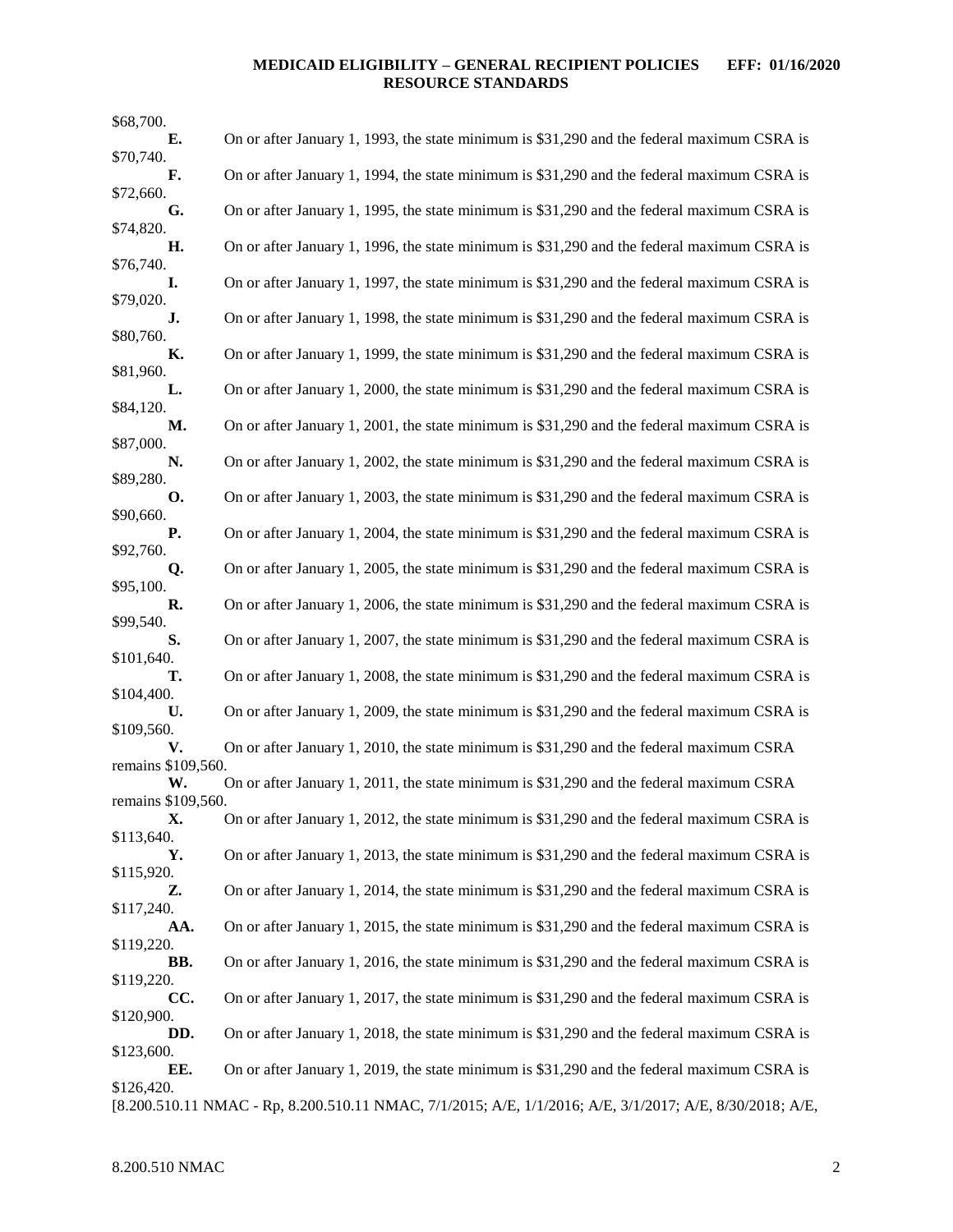## **MEDICAID ELIGIBILITY – GENERAL RECIPIENT POLICIES EFF: 01/16/2020 RESOURCE STANDARDS**

#### 4/11/2019; A, 7/30/2019]

<span id="page-3-0"></span>**8.200.510.12 POST-ELIGIBILITY CALCULATION (MEDICAL CARE CREDIT):** Apply applicable deductions in the order listed below when determining the medical care credit for an institutionalized spouse. **DEDUCTION AMOUNT A.** Personal needs allowance for institutionalized spouse: July 1, 2019  $\$74$ **B.** Minimum monthly maintenance needs allowance (MMMNA): July 1, 2019  $\frac{$2,114}{ }$ **C.** The community spouse monthly income allowance (CSMIA) is calculated by subtracting the

community spouse's gross income from the MMMNA:

**(1)** If allowable shelter expenses of the community spouse exceeds the minimum allowance then deduct an excess shelter allowance from community spouse's income that includes: expenses for rent; mortgage (including interest and principal); taxes and insurance; any maintenance charge for a condominium or cooperative; and an amount for utilities (if not part of maintenance charge above); use the standard utility allowance (SUA) deduction used in the food stamp program for the utility allowance.  $J_{\text{ulv}}$  1, 2019

|     |                             | $JUIV$ 1, $ZUIJ$                                     | ഄഄഄ     |
|-----|-----------------------------|------------------------------------------------------|---------|
| (2) |                             | Excess shelter allowance may not exceed the maximum: |         |
|     | (a)                         | July 1, 2019                                         | \$1,047 |
|     | (b)                         | July 1, 2018                                         | \$1,032 |
|     | $\left( \mathbf{c} \right)$ | Jan. 1, 2018                                         | \$1,060 |
|     | (d)                         | July 1, 2017                                         | \$993   |
|     |                             |                                                      |         |

**D.** Any extra maintenance allowance ordered by a court of jurisdiction or a state administrative hearing officer.

**E.** Dependent family member income allowance (if applicable) calculated as follows: 1/3 X MMMNA - dependent member's income).

**F.** Non-covered medical expenses.

**G.** The maximum total of the community spouse monthly income allowance and excess shelter deduction may not exceed \$3,161.

[8.200.510.12 NMAC - Rp, 8.200.510.12 NMAC, 7/1/2015; A/E, 3/1/2017; A/E. 8/30/2018; A/E, 4/11/2019; A, 7/30/2019; A/E, 1/16/2020]

#### <span id="page-3-1"></span>**8.200.510.13 AVERAGE MONTHLY COST OF NURSING FACILITIES FOR PRIVATE PATIENTS USED IN TRANSFER OF ASSET PROVISIONS:** Costs of care are based on the date of application registration.<br>DATE AVERAGE COST PER MONTH **DATE AVERAGE COST PER MONTH**

|                |                                         | , LIVIOL COD 1     |
|----------------|-----------------------------------------|--------------------|
| A.             | July 1, 1988 - Dec. 31, 1989            | $$1,726$ per month |
| В.             | Jan. 1, 1990 - Dec. 31, 1991            | $$2,004$ per month |
| $\mathbf{C}$ . | Jan. 1, 1992 - Dec. 31, 1992            | $$2,217$ per month |
| D.             | Effective July 1, 1993, for application | \$2,377 per month  |
|                | register on or after Jan. 1, 1993       |                    |
| Е.             | Jan. 1, 1994 - Dec. 31, 1994            | $$2,513$ per month |
| F.             | Jan. 1, 1995 - Dec. 31, 1995            | \$2,592 per month  |
| G.             | Jan. 1, 1996 - Dec. 31, 1996            | $$2,738$ per month |
| Н.             | Jan. 1, 1997 - Dec. 31, 1997            | $$2,889$ per month |
| L.             | Jan. 1, 1998 - Dec 31, 1998             | $$3,119$ per month |
| J.             | Jan. 1, 1999 - Dec. 31, 1999            | $$3,429$ per month |
| К.             | Jan. 1, 2000 - Dec. 31, 2000            | \$3,494 per month  |
| L.             | Jan. 1, 2001 - Dec. 31, 2001            | $$3,550$ per month |
| М.             | Jan. 1, 2002 - Dec. 31, 2002            | \$3,643 per month  |
| N.             | Jan. 1, 2003 - Dec. 31, 2003            | \$4,188 per month  |
| <b>O.</b>      | Jan. 1, 2004 - Dec. 31, 2004            | \$3,899 per month  |
| <b>P.</b>      | Jan. 1, 2005 - Dec. 31, 2005            | \$4,277 per month  |
| Q.             | Jan. 1, 2006 - Dec. 31, 2006            | \$4,541 per month  |
| R.             | Jan. 1, 2007 - Dec. 31, 2007            | \$4,551 per month  |
| S.             | Jan. 1, 2008 - Dec. 31, 2008            | \$4,821 per month  |
| T.             | Jan. 1, 2009 - Dec. 31, 2009            | \$5,037 per month  |